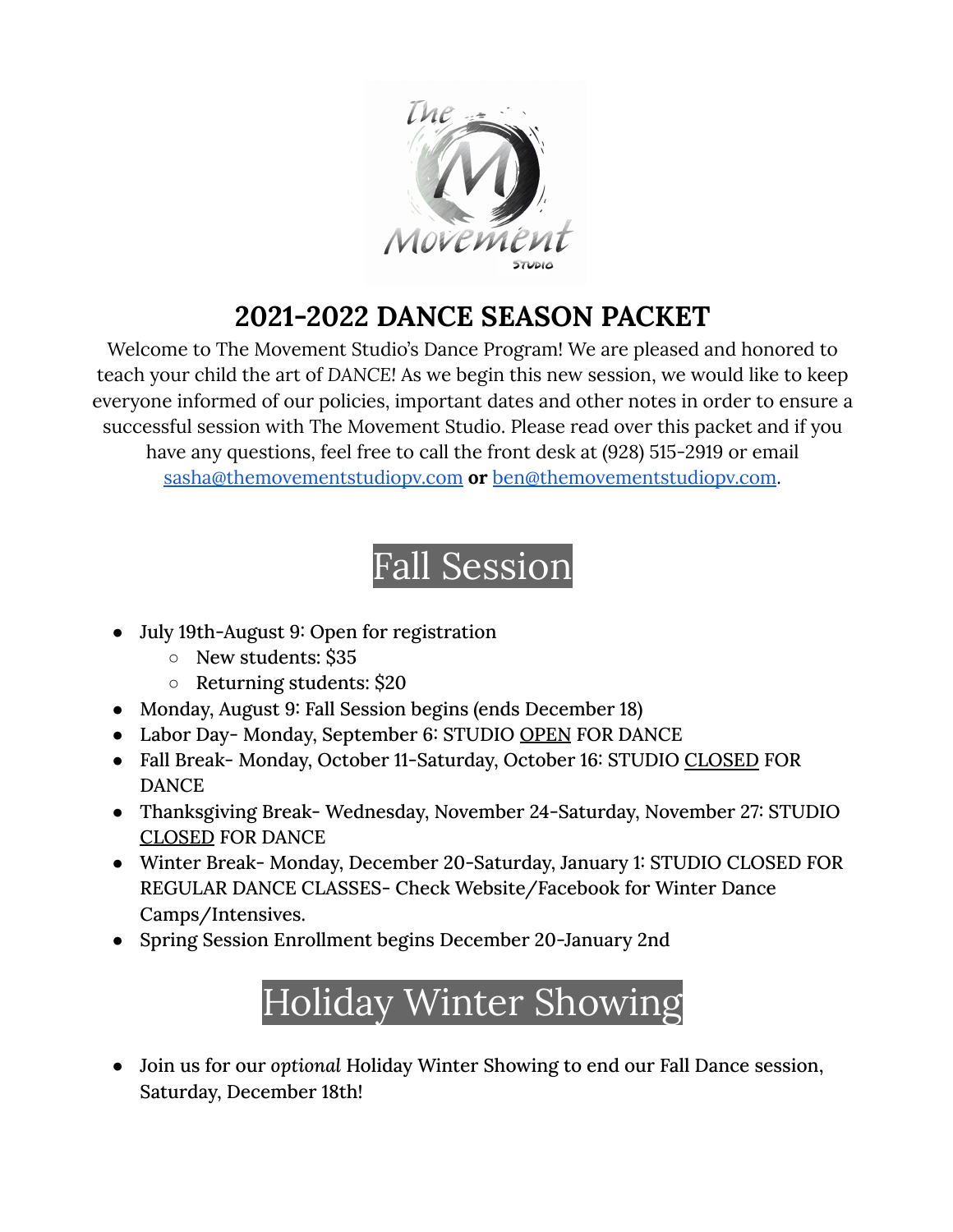- There will NOT be expensive dance costumes for this show. Parents will provide "costuming" such as red shirts, black leggings, or simple leotards and tights with accessories like scarves or hats (as directed by their dance teacher).
- The Showing will be held at The Movement Studio and each show will be grouped by class ages to reduce audience size. More details to follow so please be sure to follow our Facebook page and check your email inbox.
- There may be additional (optional) performance opportunities such as Aker Night, PV Holiday Light Parade and the like that we will invite our classes to so be on the lookout!

## Spring Session

- Dancers continuing from Fall Session *only*: Free registration
- Spring Registration: \$35
- Monday, January 4: Spring Season begins (ends June 11)
- Spring Showcase **Costume Fees** due: January 22 (\$65+tax or \$75+tax per costume)
	- Late fee: \$5 for EACH costume after January 22
	- Late fee: \$10 for EACH costume after February 19
	- Late fee: \$15 for EACH costume after March 19
- Spring Break- Monday, March 14-Saturday, 19: STUDIO CLOSED FOR DANCE
- **Recital Fee** \$50 *per dancer* due: April 23 (includes 2 Showcase tickets)
- Memorial Day-Monday, May 30: STUDIO CLOSED
- *We will be open for the following holidays:*
	- Martin Luther King Jr. Day- January 17
	- President's Day- February 21

## Spring Showcase

- Spring Showcase Tickets go on sale (\$15 ea): May 23
- Picture Day: Saturday, June 4 (younger classes will be June 1-3)
- Mandatory In-Studio Run Through (NO COSTUMES): Thursday, June 9 Location: The Movement Studio- Studio A (Big Studio) Show A ~2:00pm-3:00pm, Show B ~3:00pm-4:30pm
- Mandatory FULL DRESS REHEARSAL: Friday, June 10 @ 4pm Location: Prescott High School's Ruth Street Theater
- **SPRING SHOWCASE** Saturday, June 11- Call time to be announced Location: Prescott High School's Ruth Street Theater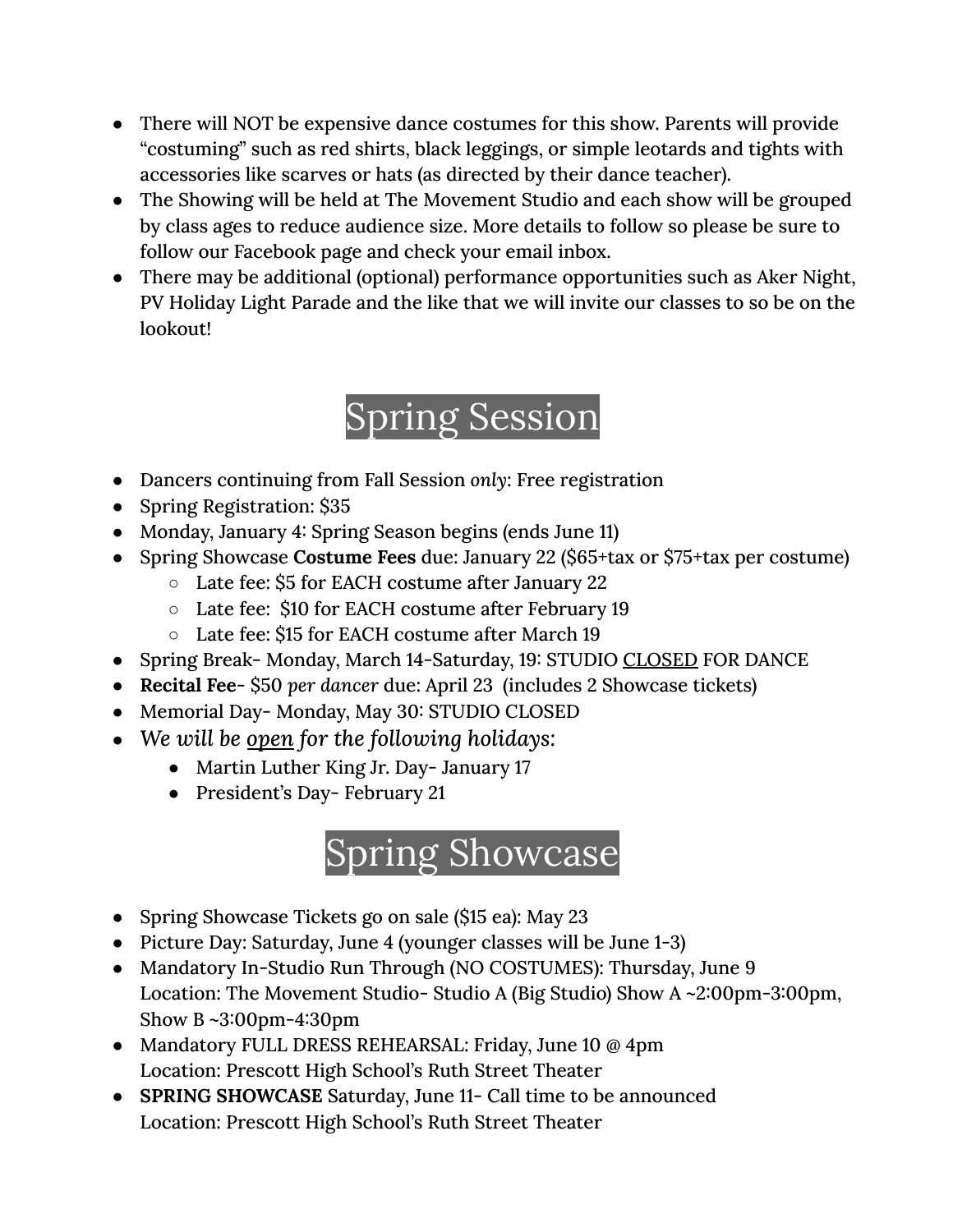#### Attendance/Safety Precautions

All students are expected to attend all scheduled classes during the season unless there is a reasonable excuse. Please contact the instructor via phone, text, or Facebook Messenger if the student will be late or absent. If a student misses 3 consecutive classes, a 30 minute private lesson will be required. If the student misses 6 or more classes they will need to schedule 1-2 hour long private lessons. Regular attendance is vital to the success of your child and their class!

Obviously, it is important for your child to STAY HOME if they are feeling under the weather (ie, cough, runny nose, stomach ache, fever). We will be taking no-touch temperature checks and mandatory sanitizing or hand washing before, during and after class. We will respect safe distancing and not sharing any food, drinks, props, etc. Also, parent viewing inside the studio is CLOSED with the exception of Tot Dance & Play (parent participation) and by the discretion of the teacher. Our lobby in the main studio is at a capacity of 10 people so we ask that you do not congregate when we are at capacity. Also, dancers are not allowed to bring friends to class to watch unless they have a parent bring them in and sign a waiver form beforehand to participate in a trial class.

#### Conduct & Code

We have high expectations of our dancers (and parents). Dance is a fun and beautiful art form and we *highly* encourage exploration, growth, and *FUN!* We also want the time spent in the studio to be beneficial and worthwhile to everyone and believe that proper conduct is key to a successful learning environment. Therefore, we expect the following "code" from our dancers:

*HONESTY***-** Always be true to yourself and not sell yourself short. The word "can't" is not allowed in class. You are far more capable than you believe possible. Be honest to yourself and others and allow your teachers to help you own up to your fullest potential!

*COURTESY***-** Please arrive on time (5 minutes early) to class, dressed and prepared mentally and physically to learn! Listen with intent to your instructors so you may get the very best experience out of every class.

*RESPECT***-** Always honor yourself and others by treating each other in a friendly and encouraging way. No negative self-talk or talking badly about others. Respect the personal space of those around you. Also, respect your studio! Please pick up after yourself and help others when needed.

*DISCIPLINE***-** We are here to train, learn, and grow! Improvement comes with *hard work, consistency* and *dedication*. If you are having a bad day, we guarantee DANCE will make it better!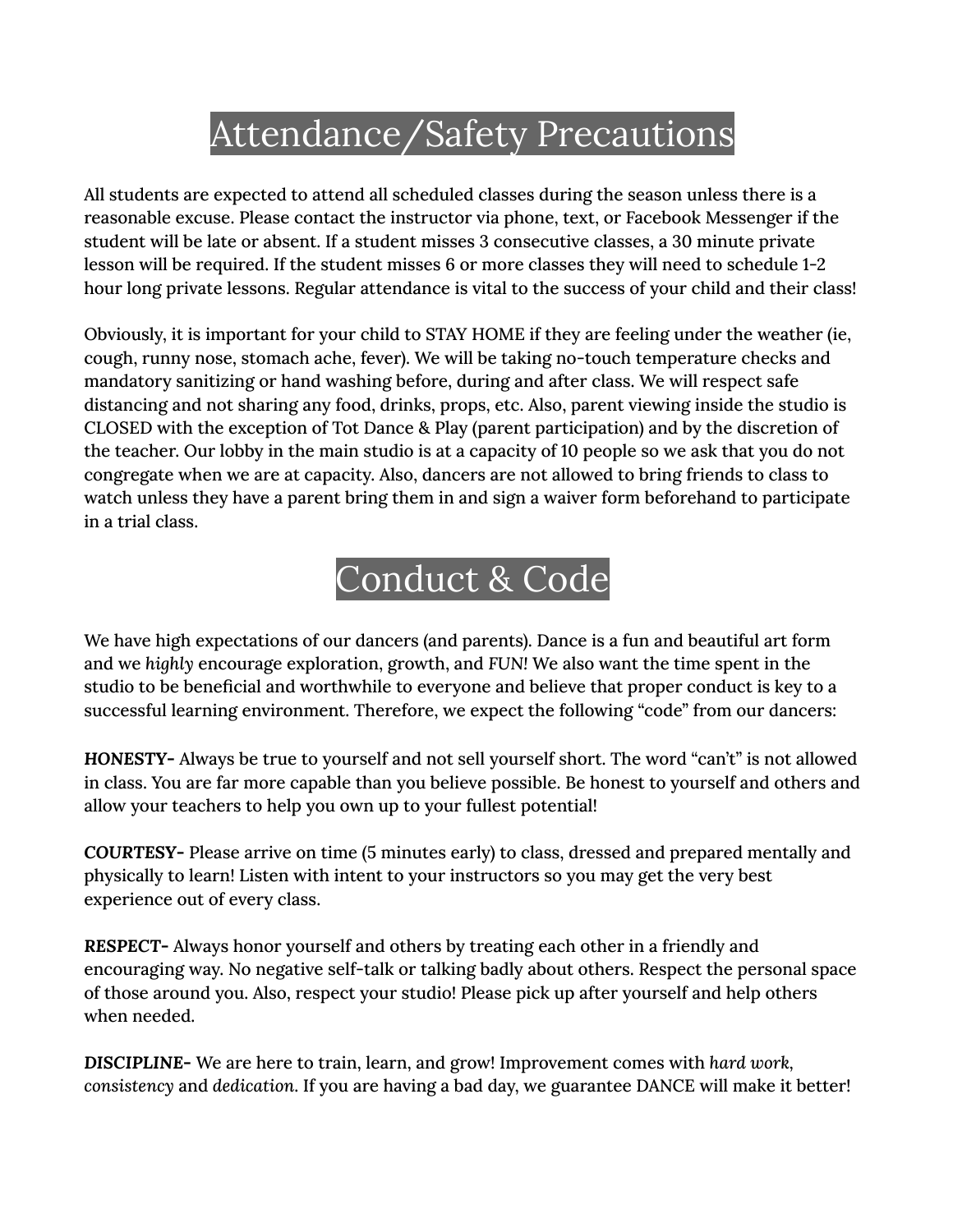## DRESS CODE

*Dress code is enforced at the teacher's discretion. Multiple violations could result in the student being asked to sit out of class. Please come to class prepared to dance! Be sure to check our used dance shoe bins for FREE shoes if needed!*

**Tot Dance (ages 18mo-3), Creative Dance (ages 3-4), and Ballet/Tap/Tumble (ages 3-4):** Leotard (any color) and tights or leggings (footless), and pink ballet slippers. No skirts. Ballet/Tap/Tumble (3-4) will need black tap shoes. Hair must be securely tied back away from the face.

**Pre-Ballet (ages 4-7):** Black or pink color leotard, pink tights, and pink ballet shoes. No skirts. Hair must be in a bun.

**Tumble Dance & Acro:** Leotard or unitard (any color), footless tights, spandex shorts, or leggings. Hair must be securely tied back away from the face in a ponytail.

**Little Dancers Jazz/Tap (ages 5-6) and Minis Jazz (5-7):** Active/dancewear that is form fitting (i.e. leggings, leotards, tank tops). Tan jazz shoes -black jazz shoes for boys. Tap shoes are needed for Jazz/Tap class only. Hair must be securely tied back away from the face.

**Hip Hop:** Sweatpants/comfortable pants that are easy to move in (no jeans or jeggings), tank top or shirt (sports bra under for girls), and sneakers. No crop tops. Hats may be worn.

**Jazz (Beg, Int, Adv)/Contemporary/Modern:** Any color leotard or tight fitting top, leggings, spandex, tights with Soffe shorts, or any other appropriate fitted dance attire. Tan jazz shoes, Foot Undeez, or Apollo Shocks. Hair must be securely tied back away from the face in a ponytail or bun.

**Lyrical (Beg, Int, Adv):** Leotard (black preferred), leggings, spandex, tights with Soffe shorts, or any other appropriate fitted dance attire. Must wear Foot Undeez, pirouette shoes, or Apollo Shocks- NO BARE FEET. Hair must be securely tied back away from the face in a ponytail or bun.

**Ballet (Beg, Int, Adv):** BLACK leotard, PINK tights, and PINK ballet shoes. NO EXCEPTIONS. Hair must be up in a bun. A ballet skirt (preferably black) is optional for Pointe ONLY.

**Tap:** Any color leotard or tight fitting top or t-shirt, dance shorts with tights, or leggings. Hair needs to be securely tied back away from the face. See tap instructor for tap shoe recommendations.

> \*NO shorts without tights or spandex on in ANY dance class\* \*NO GUM or FOOD in ANY of the dance studios\* \*Please bring a reusable LABELED water bottle! Water is available for \$1\* \*PLEASE be sure your LITTLE dancer has used the restroom BEFORE class begins! Thank you!\*